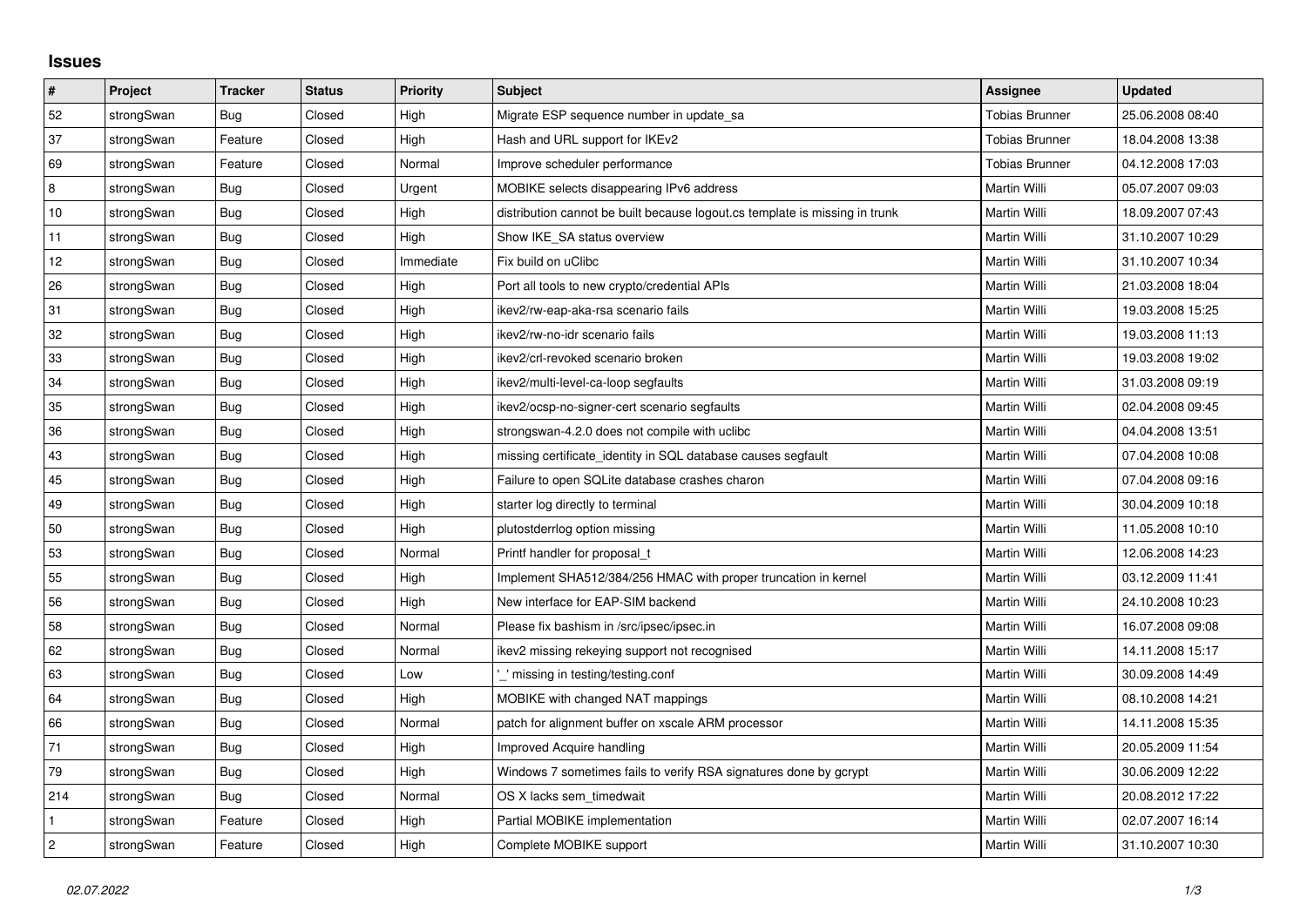| $\vert$ #      | Project    | <b>Tracker</b> | <b>Status</b> | <b>Priority</b> | <b>Subject</b>                                                      | <b>Assignee</b>     | <b>Updated</b>   |
|----------------|------------|----------------|---------------|-----------------|---------------------------------------------------------------------|---------------------|------------------|
| 3              | strongSwan | Feature        | Closed        | High            | refactoring of thread management                                    | Martin Willi        | 29.06.2007 14:49 |
| $\overline{4}$ | strongSwan | Feature        | Closed        | High            | XML based configuration interface: Infrastructure                   | <b>Martin Willi</b> | 02.07.2007 16:30 |
| 5              | strongSwan | Feature        | Closed        | High            | XML based configuration interface: Status query                     | Martin Willi        | 07.08.2007 08:49 |
| 6              | strongSwan | Feature        | Closed        | High            | XML based configuration interface: Control                          | Martin Willi        | 13.11.2007 14:04 |
| 7              | strongSwan | Feature        | Closed        | High            | Relational database configurations/credentials                      | Martin Willi        | 02.04.2008 16:30 |
| 13             | strongSwan | Feature        | Closed        | High            | Implement a modular credential framework                            | Martin Willi        | 15.02.2008 09:36 |
| 14             | strongSwan | Feature        | Closed        | High            | Initiate/Terminate IKE_SAs                                          | Martin Willi        | 13.11.2007 14:04 |
| 15             | strongSwan | Feature        | Closed        | High            | Implement rauthentication using RFC4478                             | Martin Willi        | 30.11.2007 14:55 |
| 16             | strongSwan | Feature        | Closed        | High            | Generic plugin architecture                                         | Martin Willi        | 15.02.2008 09:37 |
| 17             | strongSwan | Feature        | Closed        | High            | Pluggable crypto modules                                            | Martin Willi        | 15.02.2008 09:36 |
| 18             | strongSwan | Feature        | Closed        | High            | Merge EAP-AKA module into trunk                                     | Martin Willi        | 13.12.2007 09:47 |
| 19             | strongSwan | Feature        | Closed        | High            | Include EAP-MD5 into trunk                                          | Martin Willi        | 13.12.2007 09:48 |
| 20             | strongSwan | Feature        | Closed        | High            | Pluggable fetcher plugins                                           | <b>Martin Willi</b> | 18.02.2008 09:58 |
| 21             | strongSwan | Feature        | Closed        | High            | CRL support                                                         | Martin Willi        | 10.03.2008 18:40 |
| 22             | strongSwan | Feature        | Closed        | High            | OCSP support                                                        | <b>Martin Willi</b> | 10.03.2008 18:41 |
| 23             | strongSwan | Feature        | Closed        | Low             | PKCS#11 based smartcard implementation                              | Martin Willi        | 12.10.2010 13:42 |
| 24             | strongSwan | Feature        | Closed        | High            | Update doxygen documentation                                        | <b>Martin Willi</b> | 22.02.2008 16:07 |
| 25             | strongSwan | Feature        | Closed        | High            | alternative crypto implementation                                   | Martin Willi        | 31.05.2008 09:49 |
| 27             | strongSwan | Feature        | Closed        | High            | Create a database API                                               | Martin Willi        | 19.02.2008 15:16 |
| $30\,$         | strongSwan | Feature        | Closed        | High            | Certificate caching                                                 | Martin Willi        | 02.04.2008 14:50 |
| 39             | strongSwan | Feature        | Rejected      | High            | Configuration support in Manager                                    | Martin Willi        | 04.07.2014 11:07 |
| 40             | strongSwan | Feature        | Closed        | High            | NetworkManager support                                              | Martin Willi        | 22.08.2008 12:54 |
| 41             | strongSwan | Feature        | Closed        | High            | CFG attribute provider framework                                    | Martin Willi        | 16.04.2008 11:24 |
| 42             | strongSwan | Feature        | Closed        | High            | CFG attribute handler framework                                     | Martin Willi        | 28.04.2009 10:23 |
| 46             | strongSwan | Feature        | Closed        | High            | DNS resolving for hosts in ike_cfg                                  | Martin Willi        | 09.06.2008 09:34 |
| 47             | strongSwan | Feature        | Closed        | High            | <b>RNG API</b>                                                      | Martin Willi        | 16.04.2008 11:27 |
| 48             | strongSwan | Feature        | Closed        | High            | Parallel trustchain verification                                    | Martin Willi        | 16.04.2008 11:33 |
| 54             | strongSwan | Feature        | Closed        | High            | <b>EAP-Identity Server functionality</b>                            | Martin Willi        | 22.08.2008 12:55 |
| 59             | strongSwan | Feature        | Closed        | High            | Add additinal signal dependent parameter to bus                     | Martin Willi        | 29.07.2008 11:04 |
| 60             | strongSwan | Feature        | Closed        | High            | Implement draft-sheffer-ikev2-gtc-00 with PAM password verification | Martin Willi        | 22.08.2008 12:59 |
| 67             | strongSwan | Feature        | Closed        | Normal          | Implement DH groups 22-24                                           | Martin Willi        | 19.04.2010 14:51 |
| 76             | strongSwan | Feature        | Closed        | Normal          | crypto test framework                                               | Martin Willi        | 12.06.2009 11:31 |
| 78             | strongSwan | Feature        | Closed        | Normal          | Integrity tester for libstrongswan and all plugins.                 | Martin Willi        | 27.06.2009 16:19 |